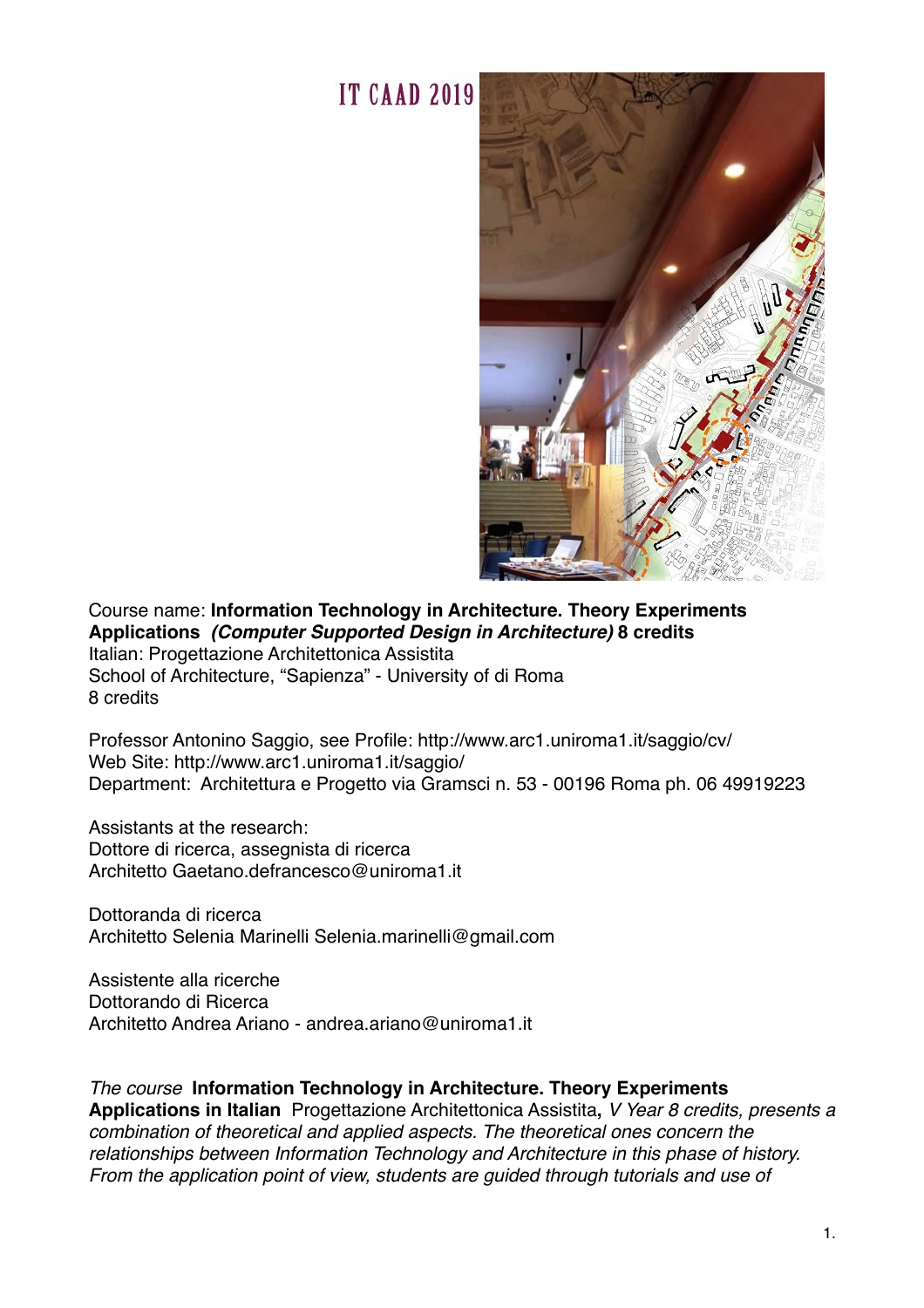*laboratory experimentations of different environments and understanding of different design modes with computers. This process takes place gradually in eight thematic cycles ranging from "World of Raster" to "the Modifiers." Each cycle offers lessons on its theoretical context of computing together with the parallel developments in contemporary architectural research. At the end of each cycle, the students prepare a specific assignments. All exercises from the first to the final are guided by the same research theme this year is defined by the title of the course: "Tether Cavo. Modernity, Crisis and Information Technology" and whose implications will be gradually presented to students in the lectures. The course, which is required to attend and takes place in a computer lab, begins at the end of February 2013 and ends with a session of exams which is also a public conference on July 26 2013.*

### **Course Objectives**

The overall objectives of the course which can be summarized in the following points:

1. Critical awareness of the impact of information technology in the world and in contemporary culture.

2. Theoretical and critical awareness of the main sub-sectors in which the architectural and urban design can draw new ideas from computer.

3. General knowledge of the fundamental technical and operational assistance regarding the architectural design.

4. Direct and in-depth knowledge of specific areas of design information used in support of advanced experimentation

### **Principal Contents**

The course will consist of lectures, seminars, tutorials, traditional and electronic reviews. It is organized into seven thematic cycles, each marked by a pair of points of view: the first looks at contemporary architecture - its lines of development and its latest research - the second point of observation deals with the field of knowledge and in-depth technical and technology in relation to the world of electronic. The apparent imbalance between the two points of views determines the internal dynamics of the course, its motivation and the ultimate reason. Here are the seven major areas of work:

1. The impact of information technology in the city and contemporary architectural research | The World Wide Web

2. The world of pixels: materiality and immateriality | Hardware and screens, scanning images | The World raster.

3. The layering and overlapping | The World of vectors. Geometries and layers. Scripting

4. Mass collision & trajectories I The creation of three-dimensionality. Extrusions, rotations, Boolean Operations

5. Strategic data driven projects | The organization of information. The database

6. The projects of modification | Dynamic interconnections. Hierarchical structures and intelligent models

7. New Frontiers of Research | Morphing, modifiers, poly surfaces, attractors

## **Examinations**

The course leaves students free to locate in the field of architecture, design and urban design the fields where information technology is not an accessory, but a range of actions and technologies to deal with, an objective situation of difficulty. The title of the course "Modernity Crisis Information Technology" in fact echoes the idea that modernity is related to an answer to a crisis" a moral contradiction, and it also raises an aesthetics of rupture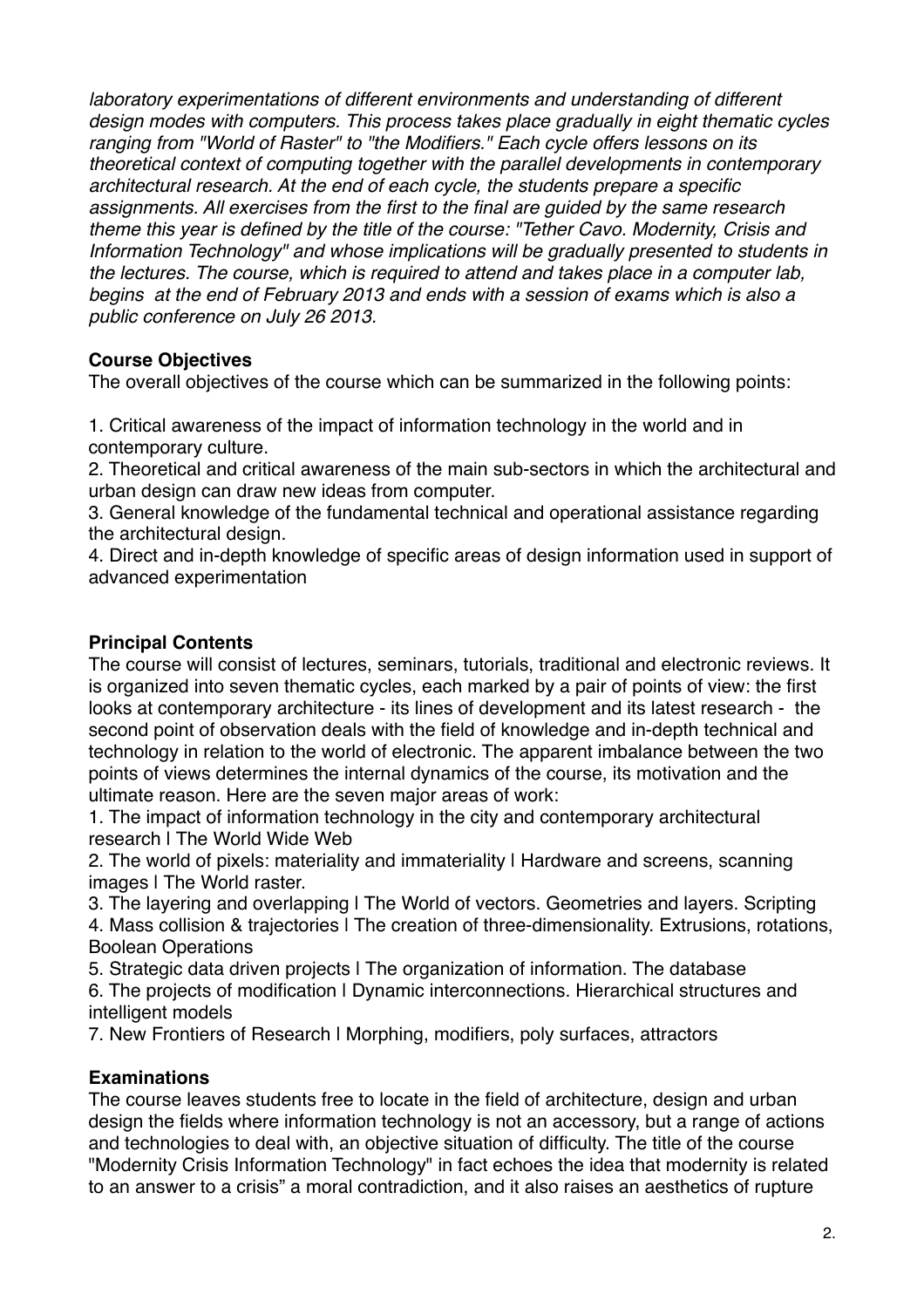and change" (Zevi, Baudrillard). In this year the practical experiences of the students will focus on is the creation of a large progetto for Roma called "UNLost territories".

The project intends to relate in a urban design a series of urban and underutilized areas in Rome. This is in particular in the part of the city which follows the Via Prenestina in its eastern part close to GRA f.

Will be the subject of the final examination the following documents (also in electronic form and in summary form).

A. A log book will contain notes and comments of ex cathedra lectures, seminars and monographic section with a body extended and detailed reading and study.

B. Intermediate tests requested by the teacher in relation to the seven points listed above C. A final thematic research that addresses the educational and conceptual lines, and the main design features and experimental in the monographic theme of this year's Utterer Cavo. Modernity crisis and Information Technology. The thematic research will develop a direct relationship with the teacher.

The oral examination performed will include a section in which the student will demonstrate an understanding and assimilation of different materials exposed in thematic cycles and illustrative part of the documents produced at points A. B. and C.

The frequency of the Course is considered essential along with an attentive presence and active participation during class time that will take place entirely in the laboratory.

### **Bibliography**

\* Antonino Saggio, *Introduzione alla Rivoluzione Informatica in Architettura*, Carocci, Roma 2007 or *The It Revolution in Architecture. Thoughts on a Paradigm shift*

Antonino Saggio, *Architettura e Modernità, Dal Bauhaus a la Rivoluzione Informatica*, Carocci, Roma 2010

*Architettura&Information Technology* (a cura di Antonino Saggio e nITro) Mancosu 2011 *\*\* Urban Green Line"una infrastruttura ecologica a Roma tra passato e futuro.* «L'Arca international» marzo 2012 *Urban green Line an ecological infrastructure between past and future*

*Tevere Cavo una infrastruttura ecologica per roma tra passato e futuro* (a cura di G. De Francesco, A. Saggio) Roma Lulu 2016

Books of the series "The IT Revolution in Architecture. Series edited by Antonino Saggio" Elisabetta Bonafede, *PlasmaWorks,* Edilstampa, Roma 2011

Cesare Griffa, *Smart creatures Progettazione parametrica per architetture sostenibili*, Edilstampa, Roma 2011

\* Andrea Sollazzo, *van Berkel Digitale*, Edilstampa, Roma 2010

\* Michael Leyton, *La forma come memoria*, Edilstampa, Roma 2009

Pongratz&Perbellini, *Cyberstone,* Edilstampa, Roma 2009

Patrizia Mello, *Toyo Ito*, Edilstampa, Roma 2008

\* Stefano Converso, *SHoPWorks*, Edilstampa, Roma 2008

\* Kas Oosterhuis, Ipercorpi, Edilstampa, Roma 2008

\* Antonello Marotta, Diller e Scofidio, Edilstampa, Roma 2005

\* Alberto Jacovoni, Gamezone, Edilstampa, Roma 2006 Nigel Whiteley, Penezic&Rogina, Edilstampa, Roma 2006

Antonello Marotta, Paola Ruotolo, Arie Italiane, Edilstampa, Roma 2006